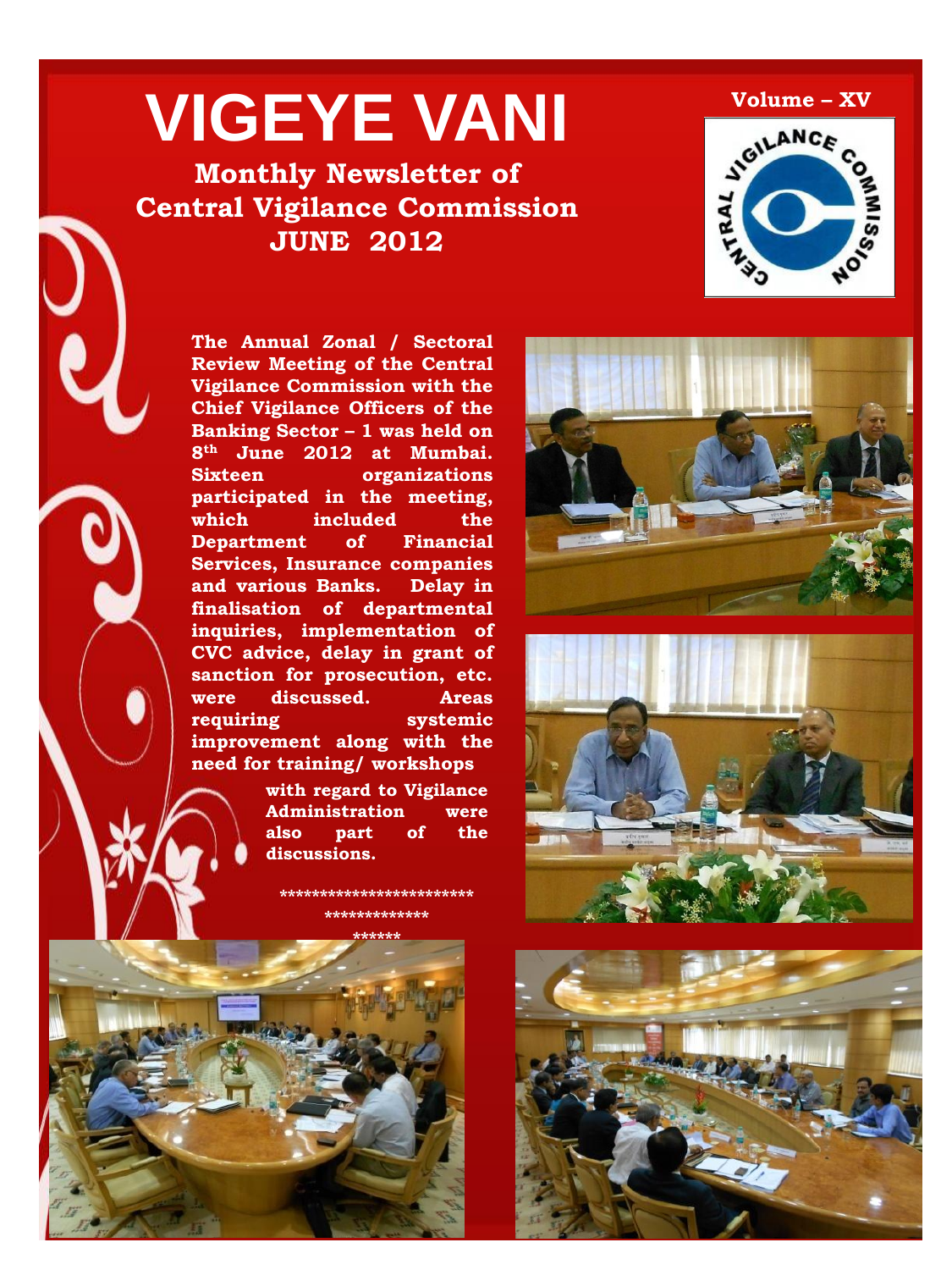## **From the Editor's Desk**



**1. As we are all aware of the deleterious effect of Corruption in an organization, leading to impaired efficiency and productivity, not to speak of decline in morale and motivation, it becomes incumbent upon the Management to nurture an environment which encourages whistleblowers to come forward and report wrongdoing.**

**2. The Commission is the designated agency for handling complaints under the Public Interest Disclosure and Protection of Informers(PIDPI) Resolution. Complaints received in the**

**Commission under PIDPI, are screened by a Committee set up for the purpose and which decides further course of action. If the Commission is of the opinion that either the complainant or the witnesses need protection, it issues appropriate directions to the government authorities concerned. Following the PIDPI Resolution, the Commission has laid down a detailed procedure for lodging complaints. Various organizations have been holding sensitizing and awareness workshops on handling PIDPI complaints. If a PIDPI complaint is sent to CVO for Investigation and Report, the CVO is expected to respond within a month.**

**3. The Commission was actively involved in the preparation of the PIDPI Bill, forwarding its suggestions and observations for consideration of the Government. The Public Interest Disclosure and Protection to Person making the disclosures Bill 2010 was introduced by the Central Government in the Lok Sabha and passed by the Lok Sabha on 27.12.2011. Presently, the Bill is under consideration in the Rajya Sabha.**

**4. In a Departmental Inquiry, the role of the Presenting Officer is as important, if not more, than that of the Inquiry Officer. Many a times, the disciplinary case falls flat owing to the routine manner in which the PO presents evidence for the Management side. In this issue, the role of the PO and the IO has been elaborated at length.**



\*\*\*\*\*\*\*\*\*\*\*\*\*\*\*\*\*\*\*\*\*\*\*\*\*\*\*\*\*\*\*\*\*\*\*\*\*\*\*\*\*\*\*\*\*\*\*\*\*\* *Visit of the Parliamentary Standing Committee of Bangladesh to the Commission on 30/04/2012*



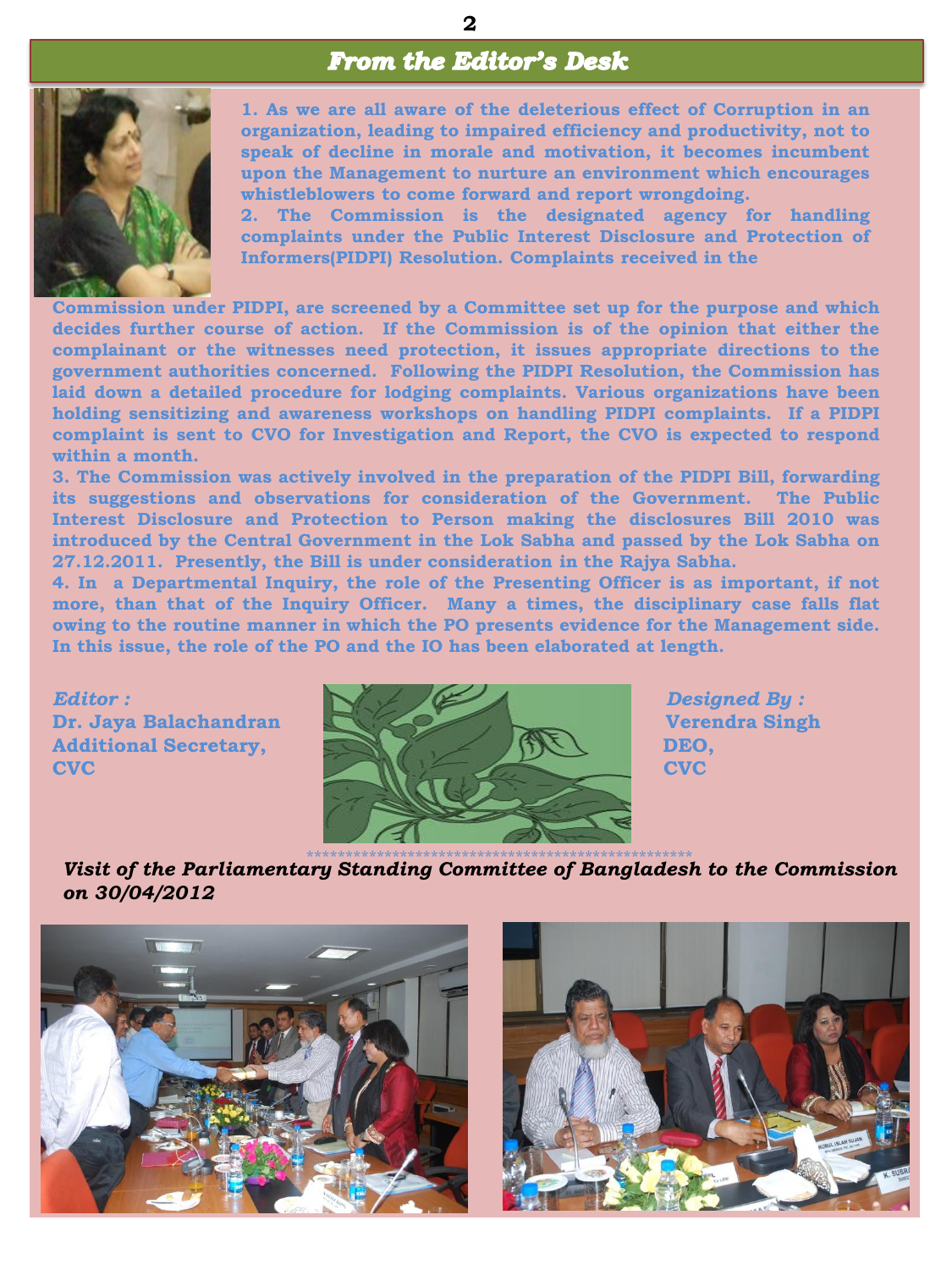## **Need for streaming the CVO's selection and appointment process PIDPI Awareness Campaign by Container Corporation of India Ltd.**

#### *A. N. Prashad, IFS, CVO, NPCC K. Rajeswara Rao, CVO, CONCOR*

**1. CVC had on 13.2.2 advised CVOs to give wide publicity to the Public Interest Disclosure & Protection of Informers (PIDPI) Resolution and the guidelines issued by the Commission in this regard. CONCOR immediately prepared an action plan to disseminate information on PIDPI by way of organizing seminars, workshops and training programmes.**

**2. A seminar was conducted on 10.04.2012 at North Central Region. The MD and CVO of CONCOR along with Dy. Secretary/CVC – Smt. Madhu Sham and officials from three regions i.e., NR, NCR, NWR were present. About 30 officers participated. In his inaugural address, MD, CONCOR, emphasized the need for a corruption free environment for the growth and increase in productivity of the organization. CVO outlined the procedure involved in the handling of complaints made by a whistleblower and the role of investigation.**

**3. Smt. Madhu Sham – Dy. Secretary, CVC discussed the GOI Resolution on the Public Interest Disclosure & Protection of Informers Resolution. The WBP has been uploaded on the CONCOR website.**

**4. A programme for release of a book on "Preventive Vigilance Campaign" was also arranged at Corporate Office on 13.03.2012 wherein Sh. A. K. Maitra, Adviser(Vigilance)/ Railway Board, Managing Director, Directors, senior officers of CONCOR and CVOs of other organizations (CVO/STC, CVO/IRCON, CVO/DFCCIL, CVO/NIFT, CVO/RITES and CVO/MTNL)attended the programme. Issues related to PIDPI were discussed.**



*by MD, CVO and DS/CVC, Smt. Madhu Sham.*

*Seminar at North Central Region attended Seminar on PIDPI at South Central Region*

**5. Another seminar on PIDPI was organized at South Central Region (SCR) of CONCOR on 12.03.2012, wherein senior officials from the four regions i.e. Southern Region, South Central Region, Central Region and Eastern Region of CONCOR participated. CVOs/officials of other ministries / organizations also participated in the seminar. Director(P&S) inaugurated the same. Presentations were also made on "CONCOR"s Policy" and "Right to Service for Time-Bound Delivery of Benefits & Services for Employee in CONCOR" at the workshop. Two training programmes were organized at Hyderabad and Ahmedabad during April 2012.**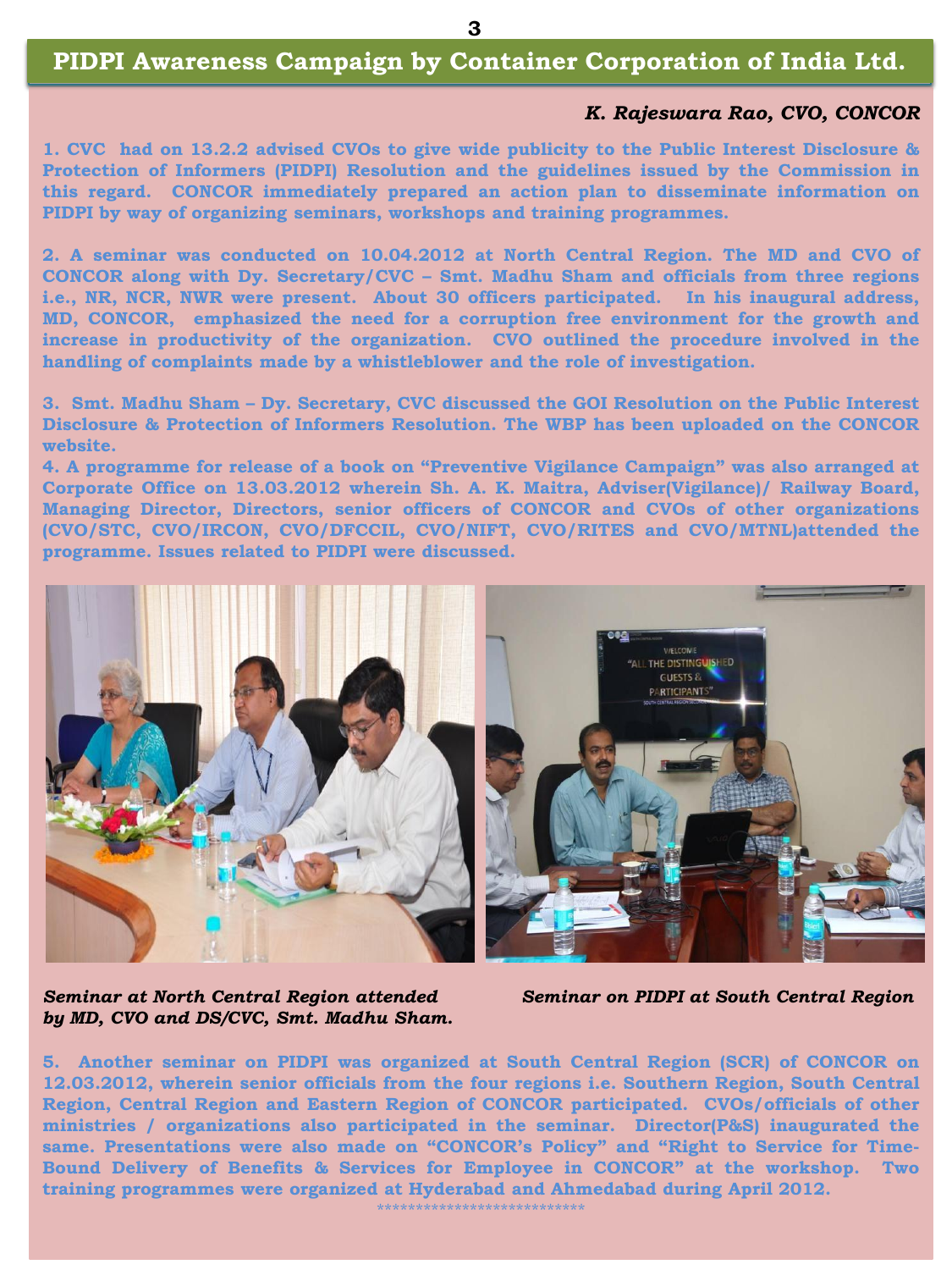## **BENEFITS OF VIGILANCE INSPECTION**



*Pradeep Gupta, CVO, Manganese Ore India Ltd.*



**1. The Vigilance Department of MOIL regularly takes up inspection of different processes of mining and related activities of the organization. During one such inspection, irregularities relating to transportation of ore fines in a mine came to light, as follows:-**

## **2. BACKGROUND 2. BACKGROUND**

**Ore produced at different locations in a mine is transported to a common despatch location called siding by trucks etc. Within the siding, some of the ore may require further relocating. This relocating is called rehandling. The loading of the ore on to buyers" trucks or train wagons at the siding, for despatch is commonly known as railing. In MOIL the above activities of transportation, rehandling and loading are outsourced to an outside agency. Expectedly, the per unit rate for transportation is much higher than that of rehandling.**

**As cleaned ore produced from a mine has to be sorted out on the basis of lump size, a "vibrating screen" for this purpose is installed strategically in the siding. The screen sorts all ore feed (of mixed size) into different categories, whereafter the output is directly obtained in the siding.**

#### **3. INVESTIGATION**

**The first evidence of irregularity was observed when it was found that the ore fines obtained in the siding as output was being wrongly shown as transported and thus excess payment was made to the transporting contractor. Detailed information was obtained from the mine authorities . The transportation, despatch, and production records were studied in depth.**

#### **4. FINDINGS**

**It was found that 4498 MT of fines was produced through the Vibrating Screen and was shown in the related records as transported. As the Vibrating Screen plant is located in the siding itself, there was no need to transport the fines as ore produced in siding requires only rehandling and that too not always. The payment rate of rehandling is far less than that of transportation. In the instant case, only 2072 MT of ore despatched by wagons (railway) would have needed rehandling. The excess payment made to the transportation contractor worked to over Rs. 3.00 lacs.**

**In view of the findings it was confirmed that this was a case of malpractice of undue payment to the contractor.**

#### **5. ACTION ON THE BASIS OF ENQUIRY REPORT**



**During detailed departmental Inquiry, the Inquiry officer concluded that an excess payment of Rs. 1,72,460/- was made to the contractor. The same was subsequently recovered from him by the company.**

**All the accused officers i.e. Mine Manager, Asstt. Manager in-charge and Mine Foreman incharge. were awarded major penalty after conducting departmental Inquiry in the matter.**

#### **6. LONG TERM BENEFIT**

**We studied the beneficial effect of the above action in terms of improvement of practices and any consequent financial savings to the company. We compared the period of 07 months prior to our investigation (01 Jan"10 – 31 July" 10) with the same period after investigation (01** Jan'11 - 31 July' 11). It was found that there was a reduction of 31 % in the transportation **and rehandling cost per tonne of ore. In absolute terms, this amounted to over Rs. 13.0**0 **lacs savings per year for that mine.**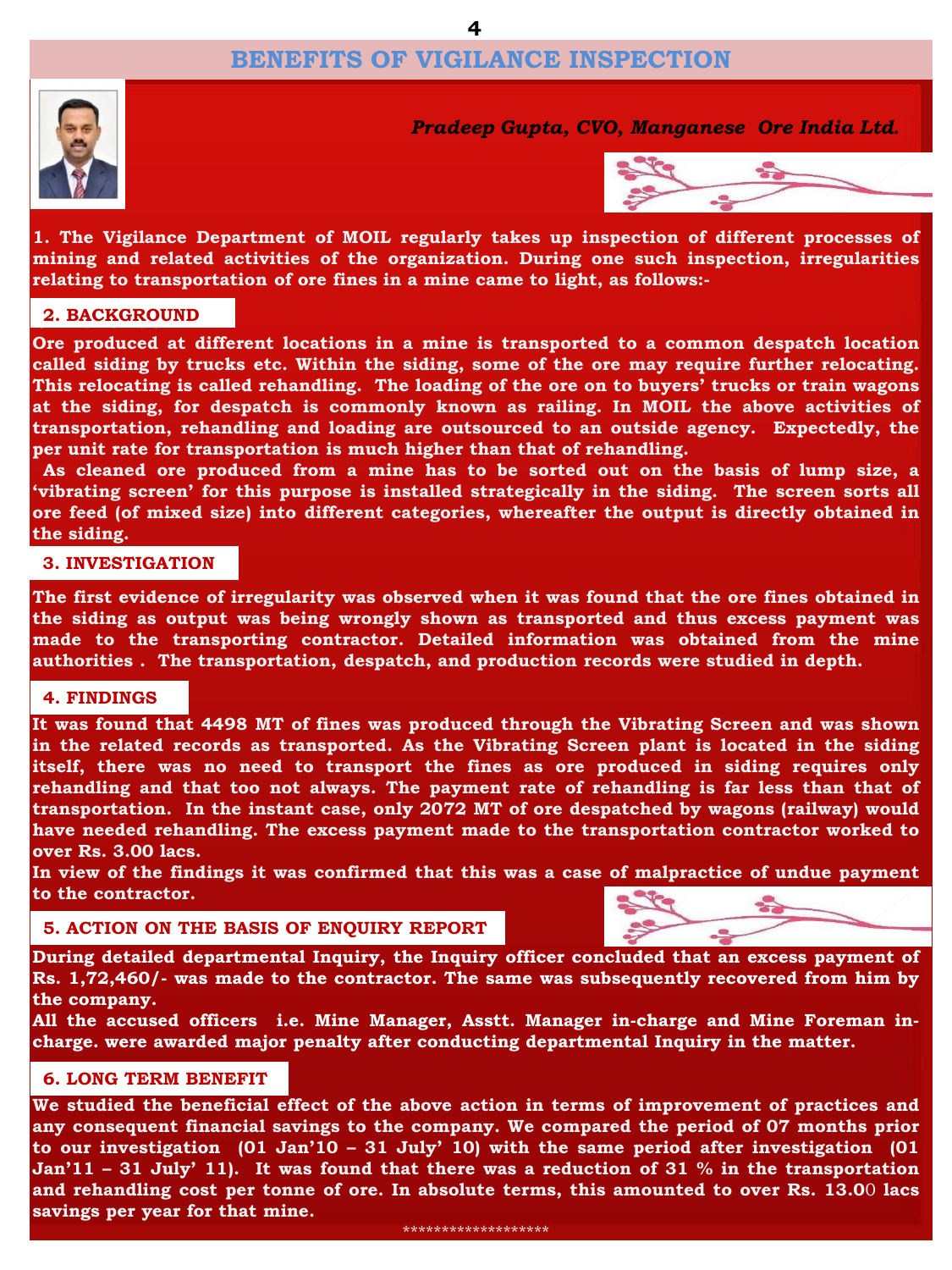**5**

## **Role of Approving Authorities in the Contract Process**



*Sushil Chandra, CVO, Nuclear Power Corporation of India Limited*

**Most organizations spend about 50% to 70% of their expenditure in procurement of materials and services. Since, procurement is made through contracts, skill in contract management is essential.**

**Contract awarding & execution is a multi-stage process, in which the approval/ acceptance of the competent authority is mandatory. Some check-points to be kept in mind are as follows:- 1. ADMINISTRATIVE APPROVAL**

•**Check justification of work/ project so as to find out what is necessary. Whether the timing of the work/project is in line with the organization"s strategic management objectives. Whether the location of the work/project is suitable to the nature of project/work.**

•**Preliminary/Block Estimate-Check the basis- it should be based on the latest executed or awarded rates.**

•**Check cost-benefit analysis & its basis, assumptions, if any, to ensure realistic projections. 2. FINANCIAL SANCTION & BUDGET PROVISION**

•**Check Availability of Funds.**

•**Check Budget Provision and Allocation of Funds.**

•**Technical Sanction**

**3. TECHNICAL SANCTION**

**This is the stage where the foundation of the contract is laid.**

**4. APPROVAL OF NIT & TENDER DOCUMENTS**

**The Tender Evaluation Accepting/Approving Authority should insist on getting the tender document for all tenders which come to him for acceptance, for his approval before these are floated.**

**5. FORMATION OF EVALUATION COMMITTEE**

• **Committee members to be equal level**

•**Must have representation of Finance dept and User dept.**

**6. ACCEPTANCE OF TECHNICAL EVALUATION**

•**Check whether Pre-qualification/eligibility strictly based on criteria laid down in the tender. The recommending committee should be asked to certify that the supporting documents have been checked and verified.**

•**Check that the Evaluation has been done as per evaluation criteria in the tender.**

•**Check if any deviations have been brought out by the committee. If yes, examine carefully. 7. CONDUCTING NEGOTIATIONS:** 

**Check whether it is really necessary.**

•**Check whether Agenda for negotiation has been fixed?** •**Do not allow increase in rates during negotiations.** •**Ensure Retendering, if L-1 backs out.**

**8. FINAL ACCEPTANCE OF AWARD OF TENDER:** 

**Approving/accepting authorities should maintain an adequate distance from the process of tender awarding. His duty is to ensure that all issues are addressed in the tender committee proceedings.**

**9. INSPECTIONS DURING EXECUTION**

**Surprise inspection is the best method to ensure the implementation of prescribed systems and guidelines as per contract provisions.**

**10. EXTRA/SUBSTITUTED ITEMS**

**Check justification as to why this could not be envisaged at the time of tendering.**

**11. EXTENSION OF TIME & CONTRACTOR"S CLAIMS**

**Check Hindrance Register to verify & analyse reasons for time extensions.**

**The above points are to be considered at the relevant stages. Andrew Carnegie says,** *"the only irreplaceable capital an organization possesses is the knowledge and ability of its people. The productivity of that capital depends on how effectively people share their competence with those who can use it."*

\*\*\*\*\*\*\*\*\*\*\*\*\*\*\*\*\*\*\*



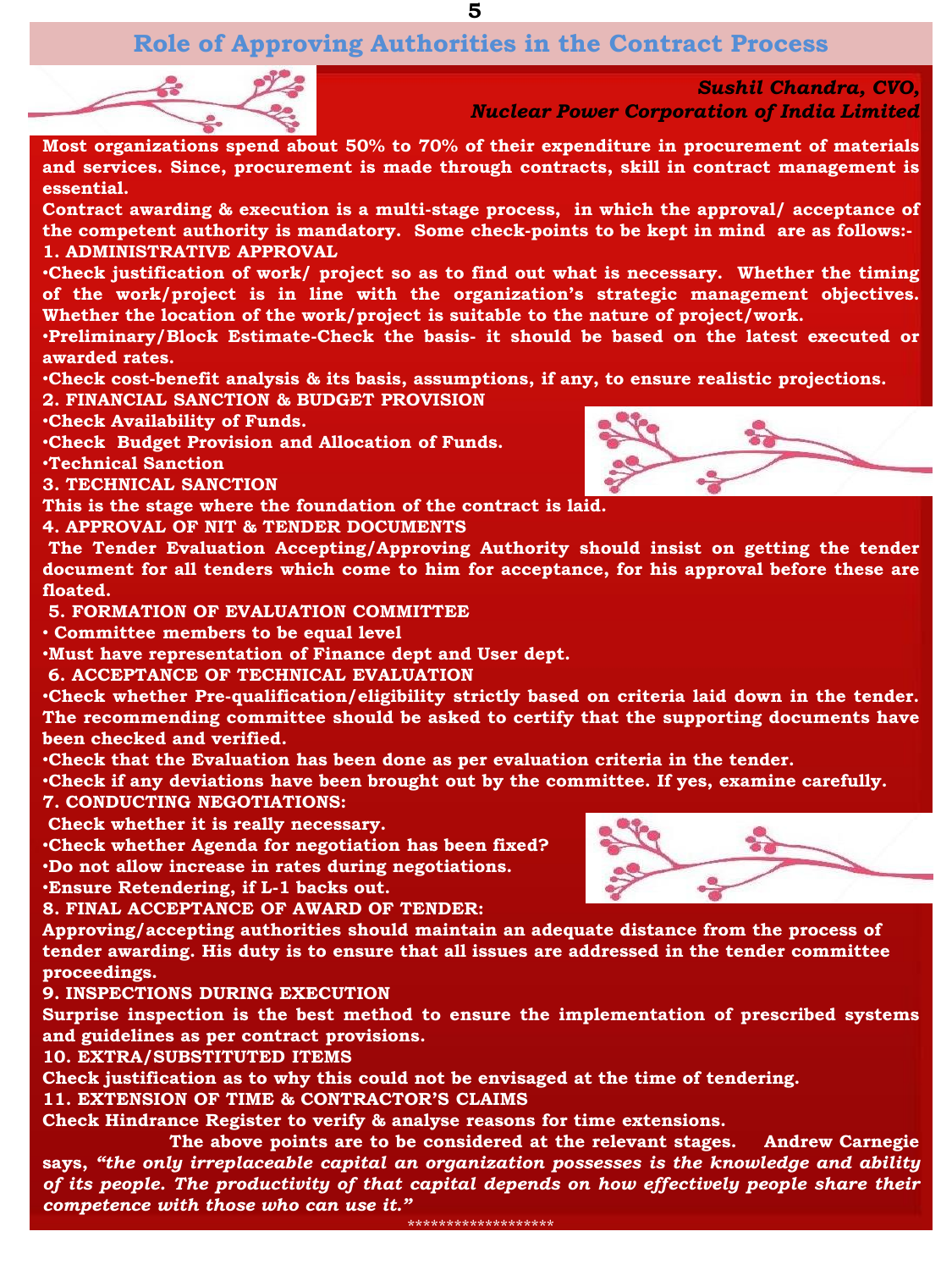#### **Seminar on Tax Evasion and E-Filing of Tax Returns organized by ASSOCHAM on 31-05-2012**

#### *Summary of Speech by Shri R. Sri Kumar, Vigilance Commissioner, Central Vigilance Commission*

**1. Corruption can be tackled through a multi pronged approach as follows:-**

**a) Simplification of rules, regulations, archaic laws, procedures and processes. b) Submission of applications on-line and making available their status online, will lead to transparency and adherence to the system of first-come-first-served. If all transactions are done electronically, through Bank account, the corruption level is bound to decline. Banks should comply with KYC norms strictly so that no benami accounts are allowed to be opened. Non-compliance with KYC norms has to be dealt with strictly. c) Re-distribution of manpower in Govt./Public Sector Enterprises, in order to provide adequate manpower support from those Govt. Departments/organizations, where officials have little or no work. Upgradation of the skills of employees through training will improve the delivery of services substantially. d) A curb on the use of discretionary power would help in reduction of corruption. e) Government"s decision to enact Public Procurement Law would help in streamlining systems and procedures for public procurement. f) While the poor need to be subsidized, there is a need to prevent leakages in the system of providing assistance/subsidy to the poor. g) Punish the corrupt quietly and appropriately. h) Land records should be computerized in all States and Union Territories, to detect cases of benami ownership. i) Enactment of laws to confiscate assets acquired out of bribe money. j) Political consensus has to emerge on electoral reforms particularly funding of elections at every level.**



**2. The Hon"ble PM has fixed a target of 12% of GDP as direct tax collection for the year 2012-13. With the economy growing at less than 7%, fast depreciation of Rupee against US Dollar, high inflation rate, very high fiscal deficit, international price of crude remaining above US\$ 100/- per barrel, it is a challenging task to improve both direct and indirect tax collections unless tax evasion is curbed.**

**3. Tax Evasion can be substantially reduced by changing the mindset of the industry people, business managers and industrialists by creating awareness about the social benefit of paying taxes. In this respect professional bodies such as ICAI, Institute of Company Secretaries, Institute of Engineers can play a vital role in educating their members in guiding their clients. Instead of becoming conduits between a Corporate and corrupt official, if they follow ethical practices and refuse to be a party in the exchange of illegal money, tax compliance can improve dramatically. CBDT & CBEC will also have to re-define their ways of functioning and treating tax payers. They need to innovate and make Tax Laws simple so that they are not subject to different interpretations. A clear message has to be sent that tax payers would not be harassed. It is, therefore, necessary that every stakeholder/citizen of India plays a positive role in improving tax collection which in turn would help in bringing down the fiscal deficit which in turn will help in containing inflation.**

**4. Our country can easily grow @ 9-10% p.a. by taking progressive steps as mentioned earlier. If we are able to contain corruption, it has the capability of bringing down inflation by 1-1½ %. Similarly, economic growth is bound to go up by at least 1%.**

**\*\*\*\*\*\*\*\*\*\*\*\*\*\*\*\*\*\*\***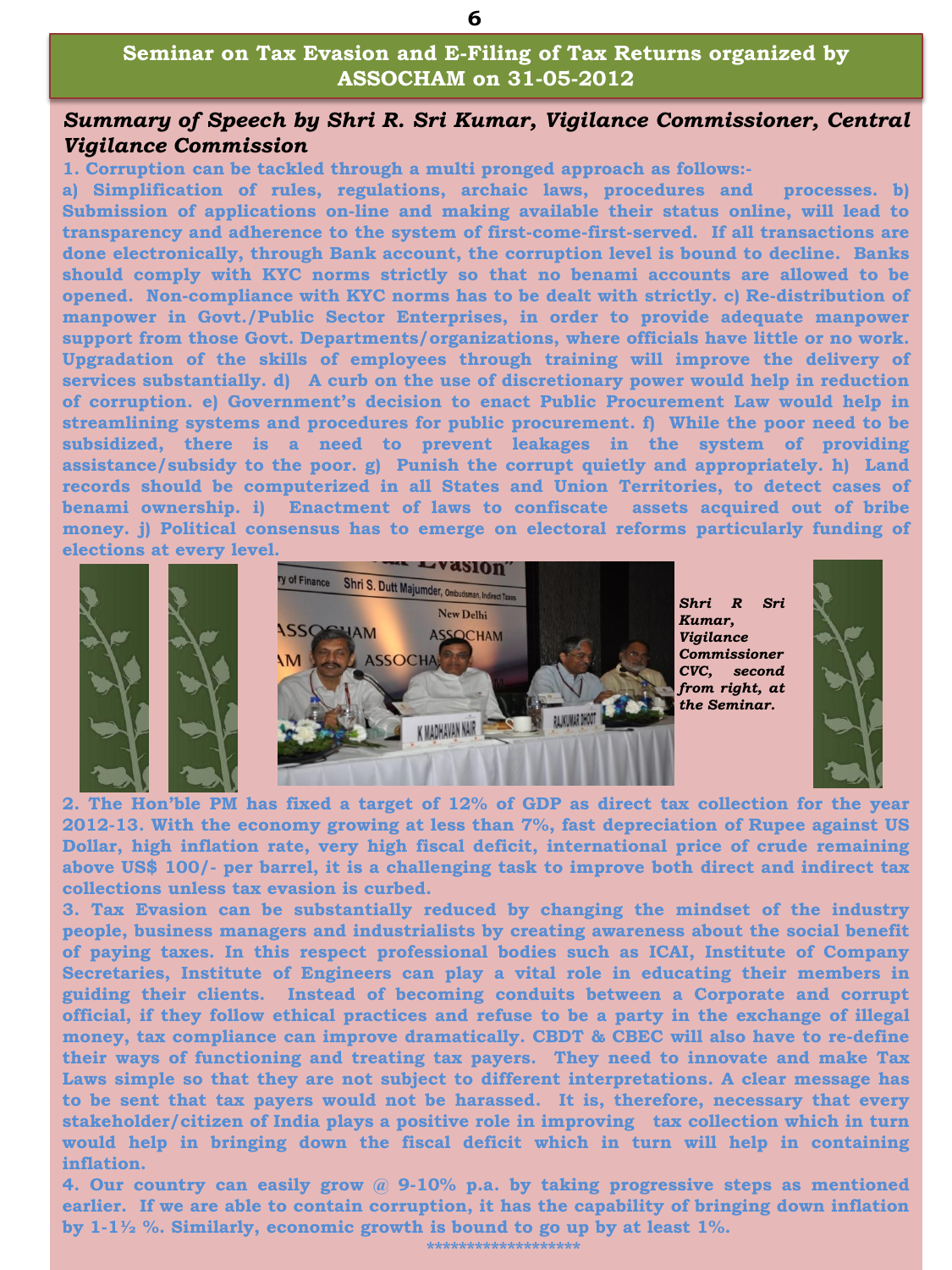#### **ROLE OF THE PRESENTING OFFICER AND THE INQUIRY OFFICER IN A DEPARTMENTAL INQUIRY**

#### *Surjit Singh, Director, CVC*

#### **ROLE OF THE PRESENTING OFFICER**

•**He is not only a delegate of the Disciplinary Authority but is also required to obey his instructions/orders .**

•**He should carefully study the papers received along with the appointment order.** •**Be conversant with rules / procedures of Inquiry.**

•**Discuss the case with the Investigation Officer and take note of the weaknesses of the case/ evidence.**

•**Plan the course of inquiry and assist the Inquiry Officer in completing the same expeditiously.**

•**Get hold of all the documents/ statements recorded during investigation.** 

•**Scrutinize the entire evidence carefully and re –construct each step of transaction.**

•**Ensure that documents allowed by the IO are made available to the Charged Officer at the earliest.**

•**Help the IO to ensure that CO does not adopt dilatory tactics and delay Inquiry.**

•**Prepare the prosecution witnesses for the evidence.**

•**Prepare all the questions to be asked from the witnesses in general examination.**

•**If any documents are not admitted, prove the charge through witness.**

•**Note down carefully questions asked by the CO during cross examination and object to irrelevant questions.**

•**Avail the opportunity of re-examination, if necessary.**

•**Prepare properly for cross examination of defense witnesses.**

•**Prepare the** *written briefs well in time, make logical presentation before the IO to see the charges are established.*

### **ROLE OF THE INQUIRY OFFICER**

•**He is the delegate of the DA but not subject to his orders/ instructions in regard to conduct of Inquiry.**

•**Required to ensure that Inquiry is conducted in accordance with the CDA Rules.**

• **Ensure that Inquiry is conducted in accordance with the principles of natural justice affording reasonable opportunity to the CO.**

•**He is required to come to reasoned conclusions on the basis of the evidence adduced during Inquiry.**

• **Ensure that Inquiry is conducted within a reasonable time and without allowing any dilatory tactics.**

•**Both sides should get just and reasonable opportunity to present their viewpoints/evidence.** •**Draw up a positive programme in consultation with the parties concerned.** 

•**Do not allow the parties to dominate the proceedings by seeking adjournments.** 

•**Be serene and even-headed during Hearings.** 

•**Rules of evidence be kept in view.**

•**Protect the witness from any unfair treatment during examination.**

•**Ensure that the witness understands the question put to him before he answers.**

•**Recall the witness for re-examination only if it is absolutely necessary in the interest of justice.** 

•**Pass judicious orders on objections/ points arising during Inquiry.** 

•**Both parties be given sufficient opportunity to file written briefs.**

•**After signing the report, IO becomes functus officio and cannot make any change in the report.**